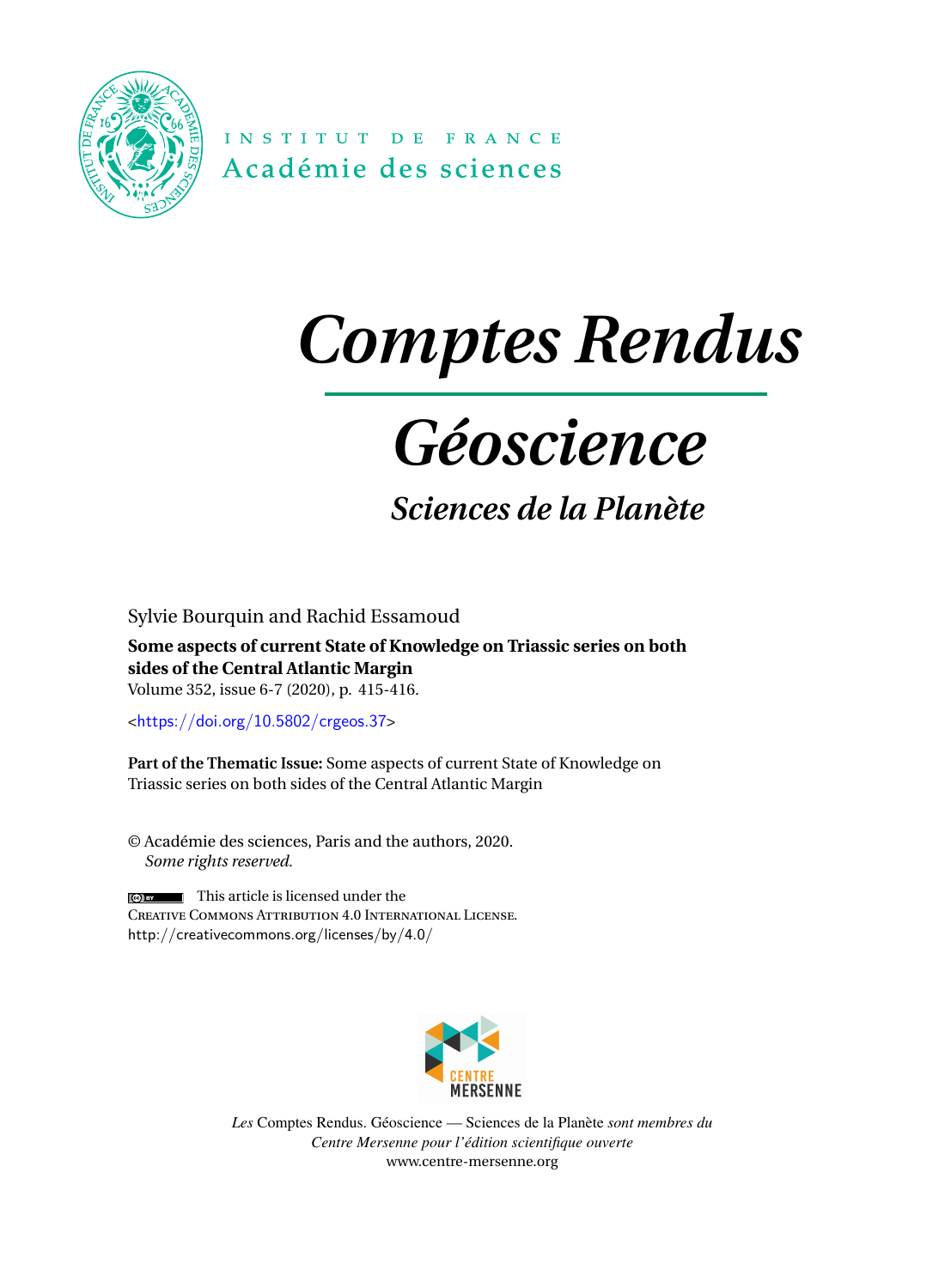

Some aspects of current State of Knowledge on Triassic series on both sides of the Central Atlantic Margin / *Quelques aspects de l'état des connaissances des séries triasiques de part et d'autre de la Marge Atlantique*

Presentation of the special issue following the Second International Congress on the Permian and Triassic, Casablanca, Morocco, 2018— Editorial

### Some aspects of current State of Knowledge on Triassic series on both sides of the Central Atlantic Margin

#### **Sylvie Bourquin**∗**,** *<sup>a</sup>* **and Rachid Essamoud***<sup>b</sup>*

*<sup>a</sup>* Univ Rennes, CNRS, Géosciences Rennes - UMR 6118, F-35000, Rennes, France

*<sup>b</sup>* Dynamics of Sedimentary Basins & Geological Correlations Laboratory, Faculty of Sciences Ben M'Sik, Hassan II University of Casablanca. B.P. 7955, Sidi Othmane, Casablanca, Morocco

*E-mails:* [sylvie.bourquin@univ-rennes1.fr](mailto:sylvie.bourquin@univ-rennes1.fr) (S. Bourquin), [rachid.essamoud@univh2c.ma](mailto:rachid.essamoud@univh2c.ma) (R. Essamoud)

The Second International Congress on the Permian and Triassic, coinciding with the Eighth Meeting of the Moroccan Permian and Triassic Group, ICPT2-GMPT8, was held at the Ben M'sik Faculty of Sciences in Casablanca, from 25 to 27 April 2018. More than 60 international researchers participated in this congress: Morocco, Spain, Italy, France, Germany, England, Mexico.

The first two days were devoted to plenary lectures and oral communications grouped into 5 sessions. We were thus able to attend:

> – 4 plenary lectures led by internationally renowned researchers: Sylvie BOURQUIN (Rennes, France) on "Late Permian to Middle

Triassic sedimentation at the western peri-Tethyan domain: comparison between European and North African basins", Jonathan REDFERN (Manchester, England) on "Assessing the contribution of local versus regional drainage systems on the provenance of Upper Triassic fluvial deposits, Morocco", Jörg SCHNEIDER (Freiberg, Germany) on "Carboniferous, Permian and Triassic continental biota of Morocco—a state-of-the-art summary" and Nassreddine YOUBI (Marrakech, Morocco) on "The Permian and Triassic-Jurassic Large Igneous Provinces of Morocco: Current State of Knowledge and Future Research Directions",

– 30 oral communications distributed in 5 sessions: Palynology, paleoenvironments and paleoclimates (session 1), Paleontol-

<sup>∗</sup>Corresponding author.